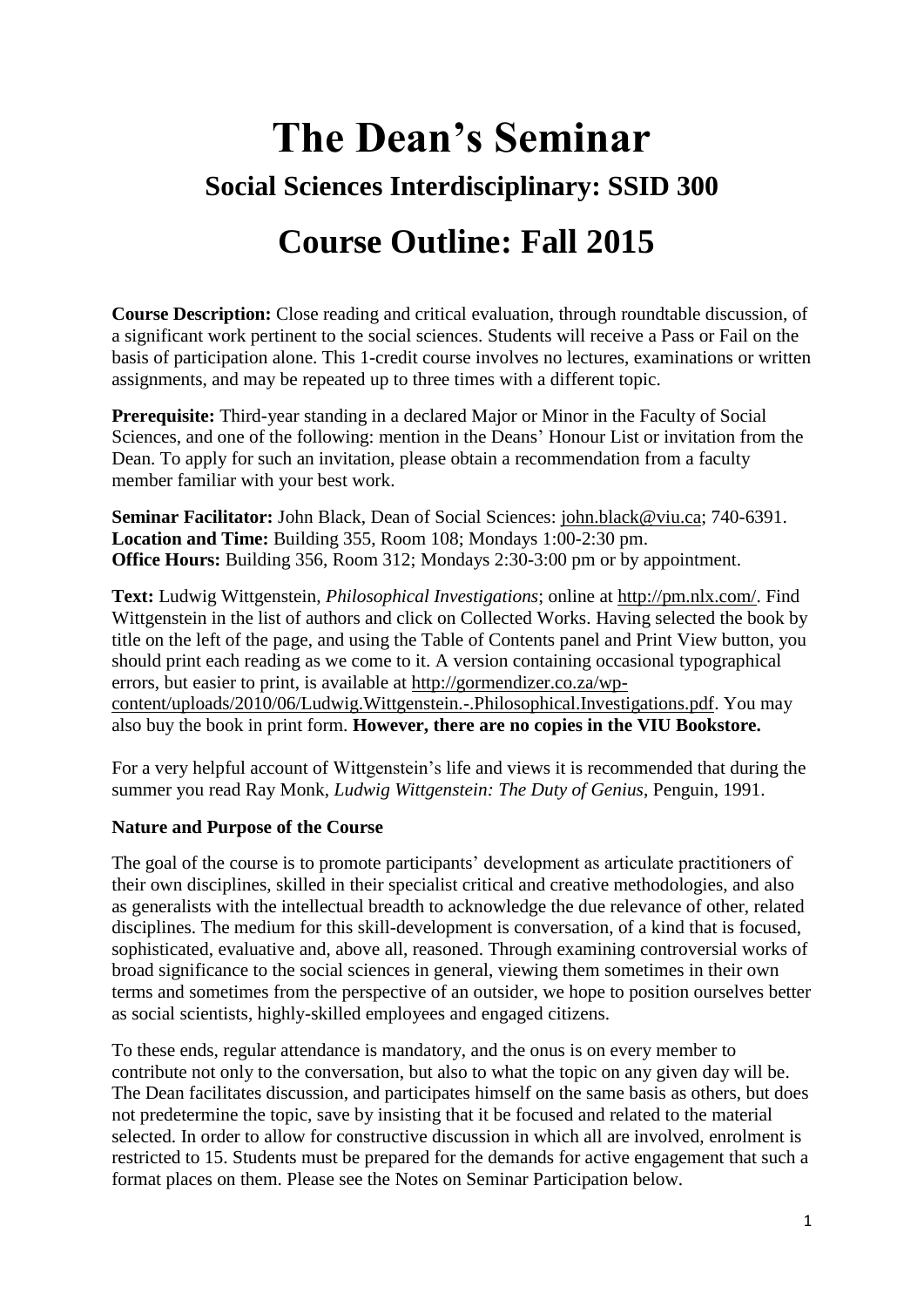The particular topic for Fall 2015 is the mature work of the Austrian philosopher Ludwig Wittgenstein, as captured in his posthumous book *Philosophical Investigations*. In his youth a devotee of a logico-scientific approach to philosophy, Wittgenstein later abandoned its fundamental assumptions, and his own important contributions to the field, in favour of a much more sophisticated view of the complexity of ordinary language and its implications for philosophy. In his treatment, akin more to therapy than to theorising, philosophical problems are dissolved by close attention to how and why we use words in our daily, human lives. His writing is often aphoristic, but always deep in insight and evocative in expression.

Among the topics Wittgenstein covers in the *Investigations* are knowledge of the external world and of other minds, skepticism, the nature of truth, meaning and interpretation, and the various ways – from informal to scientific – we explain behaviour and justify actions. His thoughtful and painstaking exploration of these themes is relevant not only to philosophy, but also to psychology and all other social sciences.

### **Tentative Reading Schedule**

The reading to be assigned week-by-week will be handled very flexibly, in accordance with the naturally developing direction and pace of the ongoing discussion. The following is a rough guide as to the size of the reading demands, but the seminar will be successful even if we omit some readings, or include others. The general principle is to support *close* reading, that is to say, reading of high analytical quality: the text should be read multiple times. **Please note: the numbers after "§§" below refer to sections of the text, and not to pages.**

| Sep 14   | Course Introduction $-$ no reading                                 |
|----------|--------------------------------------------------------------------|
| Sep 21   | Editors' Note, Preface, and Part I §§ 1 - 52                       |
| Sep 28   | Part I §§ 52 - 142                                                 |
| Oct 5    | Part I §§ 142 - 240                                                |
| Oct 12   | Thanksgiving Holiday - No Class                                    |
| Oct 19   | Part I §§ 240 - 352                                                |
| Oct $26$ | Part I §§ 352 - 464                                                |
| Nov $2$  | Part I §§ 464 - 569                                                |
| Nov $9$  | Part I §§ 569 - 693                                                |
| Nov $16$ | Part II $\S$ § i - x                                               |
| Nov $23$ | Part II §§ $xi$ – up to p. 214, paragraph ending "ten times over?" |
| Nov $30$ | Part II §§ $xi$ – remainder, and xii-xiv                           |
| Dec 7    | Taking Stock – no reading                                          |

### **Notes on Seminar Participation**

Seminar participation is not a competitive sport wherein some individuals win only because others lose. Nor is it a spectator sport where most enjoy watching while others play. It is best played by a team in which each individual does her best, with her own unique talents and understanding, to keep the game going for everyone. The seminar is a study group where all of us meet to discuss a work that we have read thoughtfully before we arrive. Our goal is to enhance one another's understanding of the issues raised by the text. This is done best when we focus on one topic at a time. Listening and responding specifically and effectively to what others say will keep the discussion focused and ensure that, when the topic changes, everyone will understand where it is going and why.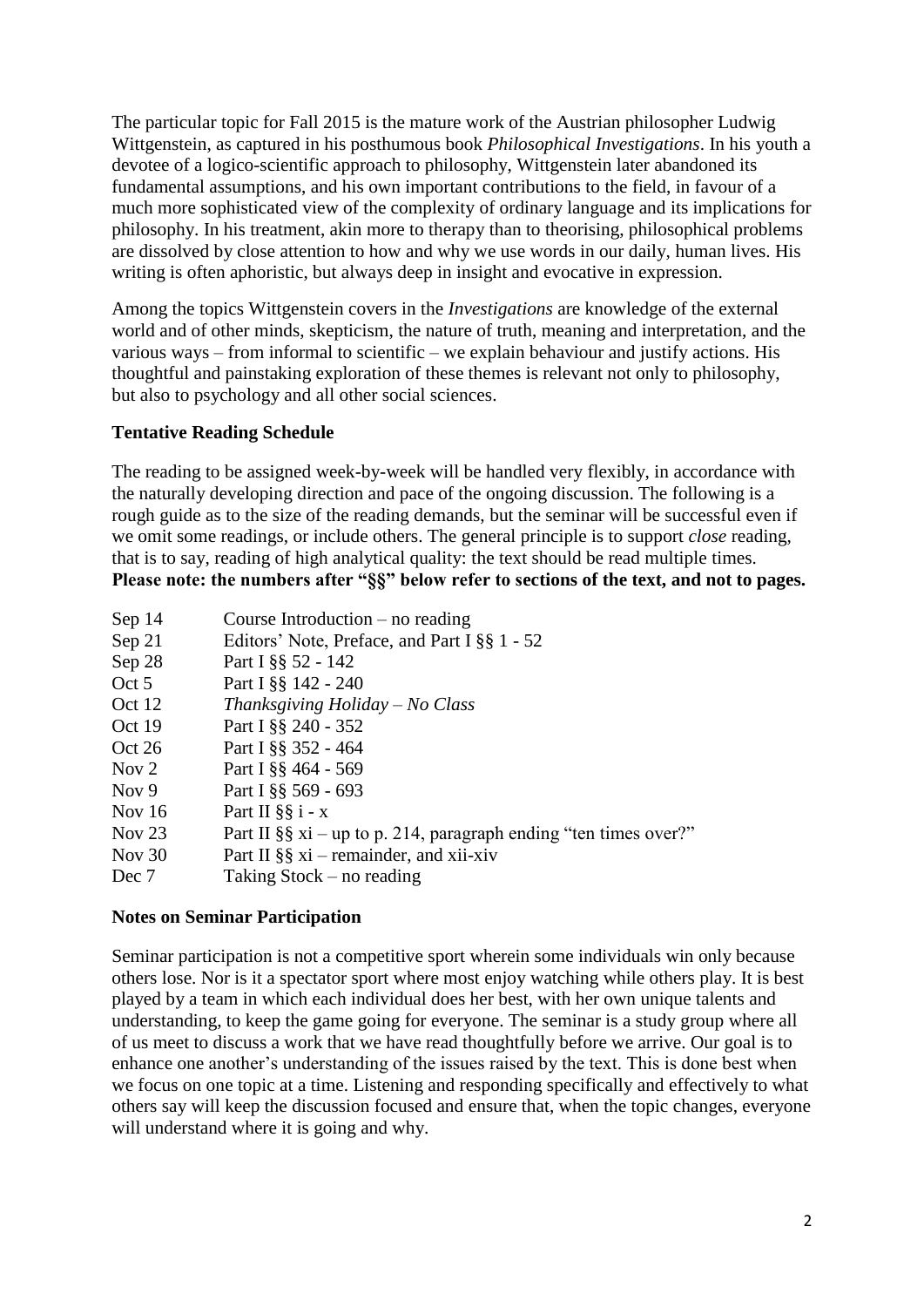While seminar participants will treat one another with respect and courtesy, this requirement by no means excludes serious debate around the text and the issues it raises. The opinions expressed around the seminar table become the common property of the group. The group functions best when it gives these opinions a fair hearing and examines them together. You should feel free to ask your colleagues to explain and defend opinions they have expressed and should expect that, from time to time, you will fail to persuade your colleagues to adopt particular positions. You should not feel deflated when this happens. One of the most important services that your peers can perform for you is to help you examine the strengths and weaknesses of your own ideas. If they prove weak, you and others who initially agree with you will have learned something important. If they prove strong, you will benefit your colleagues. The seminar, like any study group, is a place to test out many positions and approaches to fascinating issues and questions. The privilege of being invited to examine the opinions of others comes with the responsibility of examining, with their help, your own. As long as opinions and positions are being tested out honestly and without defensiveness, the seminar will function in a productive way.

It is important to remember that the seminar is not a counselling group. We are there to discuss the selected work, and your job is to support your comments and opinions with evidence drawn directly from the text. While participants will occasionally draw upon personal experiences to illustrate something they want to say, the focus of the group should always be on the topic under discussion and never on a particular member of the seminar.

Remember, good participation is not a matter of how much you say but of the value of what you say as a contribution to shared understanding. Dominating the discussion will not allow others to express their ideas or to examine yours. Never having much to say will deprive the seminar of your valuable ideas and critical abilities. Straying off topic and speaking without listening can derail what might otherwise be a profitable discussion. Further, good seminar participation involves not only having an idea to share but also gently encouraging quiet colleagues to speak; politely but firmly requesting dominating members to let others respond; pointing out from time to time when the focus has switched too abruptly or is missing; and asking for clarification when you can't remember or figure out what's being talked about.

An intellectually satisfying experience, then, is absolutely central to what the Dean's Seminar is trying to achieve, and we are very concerned to see that students all contribute effectively, especially those who may still find themselves somewhat reluctant to speak up in a group discussion. Anyone who continues to find this a problem should discuss the matter thoroughly with the Dean, so that together they can work out some ways of resolving the difficulties.

The most important components in the Dean's assessment of your performance in the seminar are the following: attendance, preparation for the seminar (evidence of thoughtful completion of the required reading), and the quality and quantity of your participation in the seminar discussions.

#### **Preparing for the Seminar**

To get the most out of the seminar experience, you should be thoroughly prepared. Give yourself lots of time to read the material carefully; the following is an ideal method:

• Read the assigned material once through to get its general direction and gist.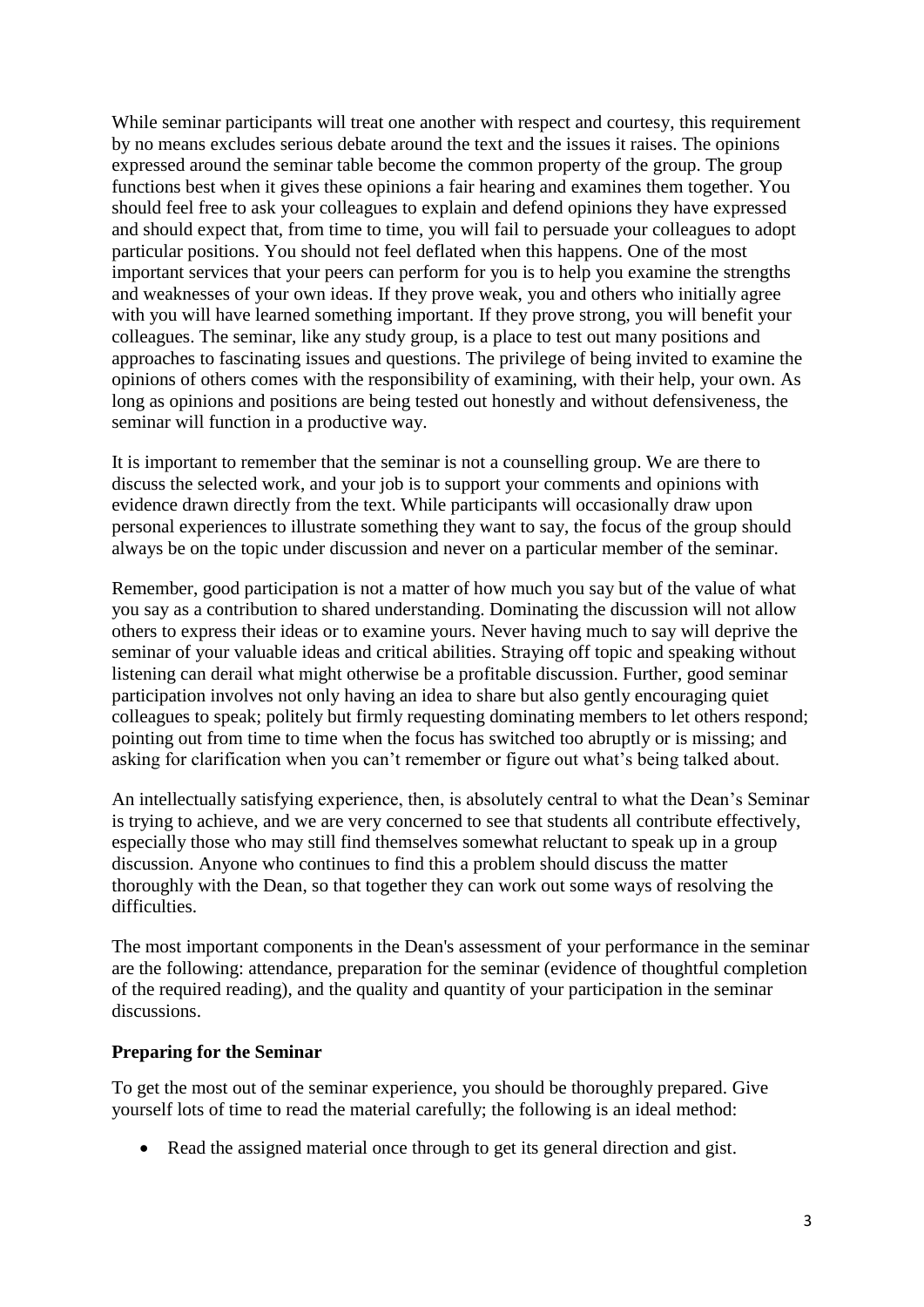- Read it a second time more thoroughly, paying attention to the lines of argument presented and evaluating them as you go: Are there hidden assumptions which one might question? Are the reasons or pieces of evidence given for a particular conclusion themselves (likely to be) true? Assuming for the sake of argument that they are (or were) true, do (or would) they give us no rational choice but to accept the conclusion?
- Formulate one question about the reading material which you would like to put to the seminar when it assembles.

The subject-matter of the seminar is thus the reading material assigned and *your* responses to it. The purpose of the seminar is to enable you to enhance *your* critical skills. Therefore you should NOT prepare by reading secondary scholarship or other sources dealing with the work or author we are discussing. Relying on the opinions of others, no matter how well-founded they are, will restrict your ability to develop your own skills.

#### **Evaluation: Attendance and Participation**

Successful completion will result in a Pass (CR), unsuccessful in a Fail (F). The Dean will base the allocation of these grades on the scale explained below for rating performance in each seminar. To receive the Pass grade, a student's marks must average at least 3 out of 6.

Failure to attend will be heavily penalised, unless it is explained by *documented* personal reasons such as illness. The first unexplained absence will earn a mark of 0 for that session, the second a mark of -1, the third a mark of -2, and so forth, with the penalty increasing by one on each occasion.

The following scale gives a guide to the factors the Dean will consider in evaluating seminar participation, as well as a picture of their impact on your mark:

0 or less: Absence; the student is physically absent without a documented reason.

1: Mere attendance, with no contribution to the discussion; the student is physically present, but otherwise absent.

2: Participation, but without significant contribution to the discussion; the student takes part in the conversation, but is ineffective because poorly prepared, insensitive, or uncooperative in the group setting.

3: Significant but limited contribution; the student offers some useful contributions, but they are limited in quantity or quality.

4: Thoroughly satisfactory contribution; the student is well prepared, and offers useful comments (which might yet be more incisive, or more relevant, or further developed).

5: Excellent contribution; the student is very well prepared, maintains a good relationship with others (i.e., contributes actively to the dynamics of the seminar), and offers useful comments in a constructive way.

6: Exemplary contribution; the student makes a major contribution and not just to the understanding of the material but to the social dynamics of the session, a contribution which it would be difficult to imagine being any better.